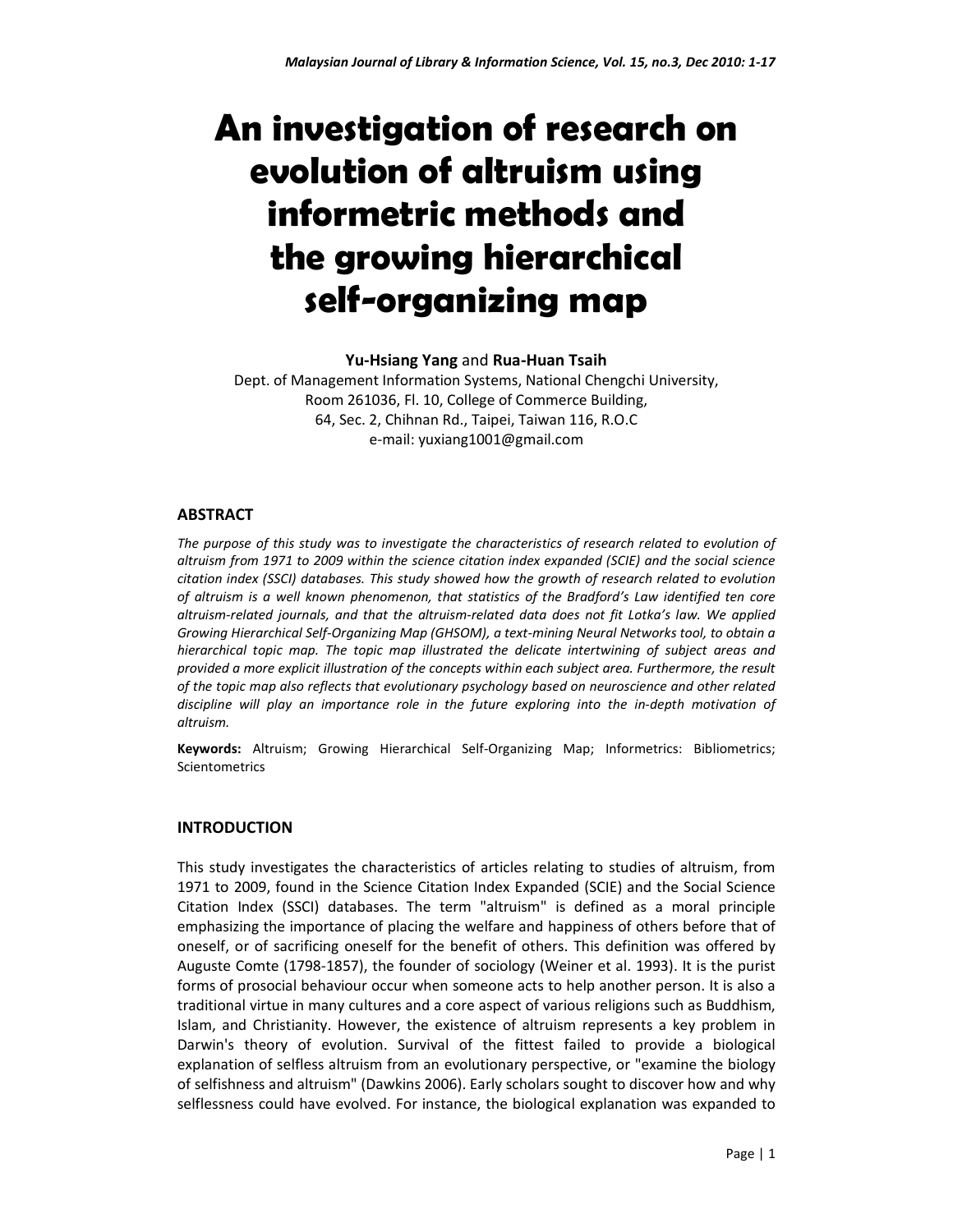#### *Yang, Y.H & Tsaih, R.H*

the genetic kinship theory (Hamilton 1964), reciprocal altruism (Trivers 1971), and group selection of sociobiology (Wilson 1975). Since these works were applied to many other disciplines such as economics or sociology, altruism has become an interdisciplinary issue. On the other hand, a number of scholars have delivered specific assessments of altruism in areas such as psychology (Krebs 1970; Sharabany and Bar-Tal 1982) or sociology (Piliavin and Charng 1990). Until now, no informetric analysis of altruism has been conducted, despite a plethora of research successfully applying informetric analysis to a number of multidisciplinary fields, such as Tsunami (Sagar et al. 2010), transport phenomenon (Tsay and Lin 2009), and Southeast Asian chemical engineering (Yin 2009).

In this study, we applied informetric analysis to research related to evolution of altruism in the SCIE and SSCI databases, to gain a better understanding of the quantitative aspects of recorded data and discover features of research embedded in the recorded data. Specifically, the objectives of this study were:

- (a) to explore the growth of published research related to evolution of altruism;
- (b) to determine the core journals that contained a substantial portion of the research related to evolution of altruism;
- (c) to determine the productivity distribution of authors on this subject;
- (d) to identify countries, institutions, and authors contributing the bulk of the published articles related to evolution of altruism, as well as the most cited articles;
- (e) to reveal the major topics or conceptual interrelations of research related to evolution of altruism.

Standard informetric indicators such as the number of papers, number of authors, productivity by country, institutional collaboration, and most cited articles were analyzed. Lotka's Law (Nicholls 1986; Pao 1986; Potter 1981; Wolfram 2003) was applied to analyze author productivity and Bradford's Law (Wolfram 2003), to compile lists of the core journals publishing in the field of altruism. To reveal the major topics and conceptual interrelations of articles related to evolution of altruism, we adopted the Growing Hierarchical Self-Organizing Map (GHSOM) approach (Dittenbach et al. 2002; Rauber et al. 2002) to cluster the conceptual topics into a hierarchical representation of dynamic 2 dimentional interrelated structures within the data.

## **LITERATURE REVIEW**

"lnformetrics" was used as a generic term to connote the "use and development of a variety of measures to study and analyze several properties of information in general and documents in particular" (Kawatra 2000, p.43). Obviously, informetrics covers bibliometrics and scientometrics and seeks to develop statistical, mathematical and information systematic techniques to evaluate and improve the efficiency of information services and their uses (Kawatra, 2000). Informetrics, bibliometrics and scientometrics also refer to component fields related to the research of the dynamics of disciplines as reflected in the production of their studies. Areas of study range from charting changes in the output of a scholarly field through time and across countries, to the information collection problem of maintaining control of the output, and to the publication productivity of authors, institutions and journals (Hood and Wilson 2001).

Lotka's Law (with regard to the distributed productivity of authors) was often mentioned in conjunction with Bradford's Law (about the scattering of subjects within journals). These laws are often considered the best models of research resources available in Library and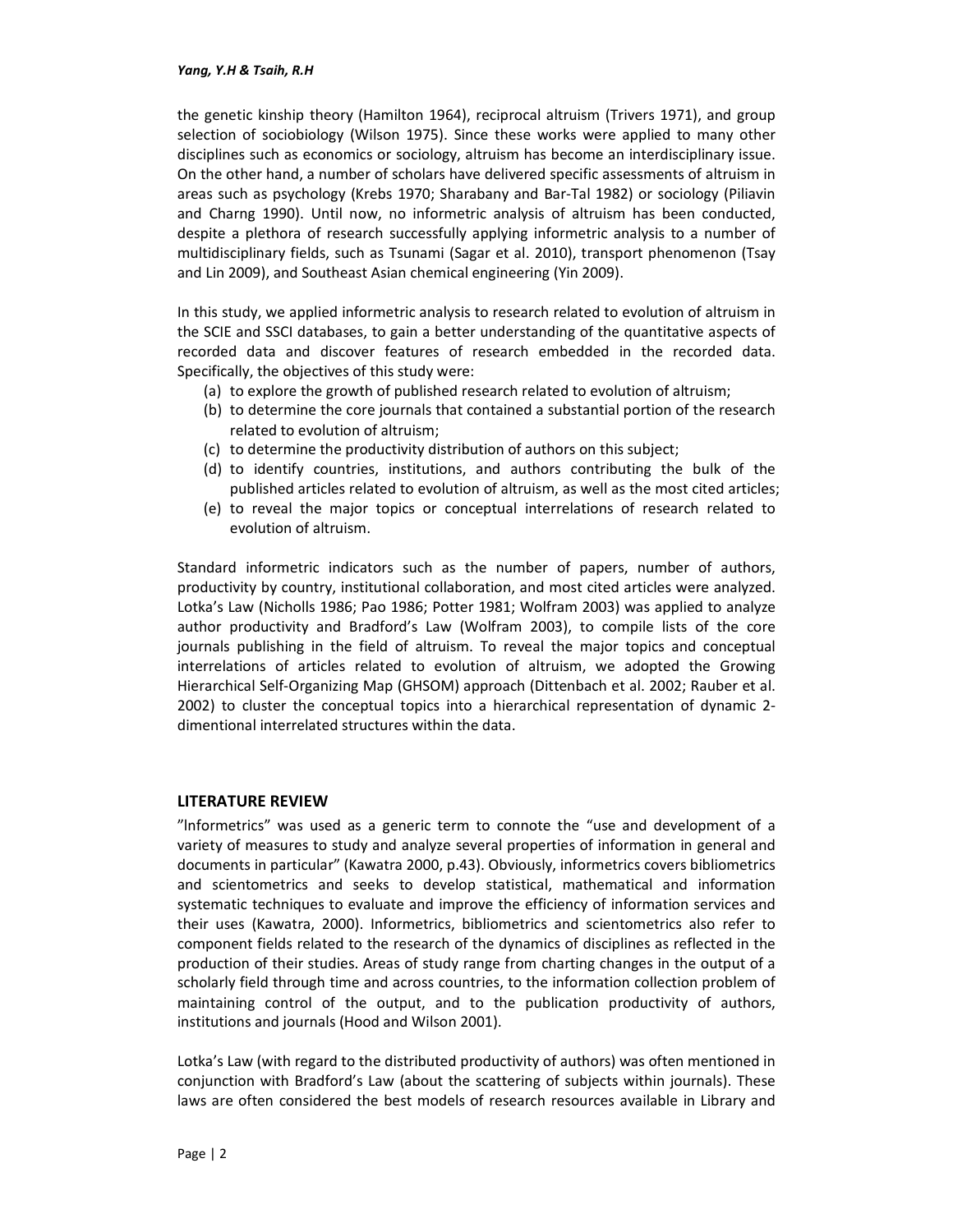Information Sciences (Wolfram 2003). In 1926, Alfred J. Lotka first postulated the inverse square law relating the authors of published papers to the number of papers written by each author. Using data specifically represented in the decennial index of Chemical Abstracts and Auerbach's Geschichtstafeln der Physik as the name index, Lotka plotted the number of authors against the number of contributions made by each author, on a logarithmic scale. He proposed that these points were closely clustered along a straight line with a constant slope of approximately negative two. The validity of this law has been proven regarding the productivity patterns of chemists, physicists, mathematicians and econometricians (Krisciunas 1977; Nicholls 1986; Potter 1981; Wolfram 2003). Lotka's inverse square law of scientific productivity has been shown to fit data drawn from several widely varying time periods and disciplines (Allison and Stewart 1974).

Samuel C. Bradford introduced Bradford's Law in 1934. He had observed that ranked journals could be grouped into categories, called Bradford zones, and each zone contained approximately the same number of articles, with an increase in the numbers of journals in each subsequent zone. The first zone is known as the core zone containing a small number of highly productive journals. The ratio between the number of journals in subsequent zones was observed to be roughly  $1 : n : n^2 : ...$ , where n refers to Bradford multiplier (Wolfram 2003).

Since Price (1965) first proposed the possibility of dynamic mapping using the scientific method, research in bibliometrics, scientometrics and informetrics has developed techniques to analyze data sets from within publications (Leydesdorff 1987). Most early works in this field focused on identifying networks (or clusters) of authors, papers, or references. Based on the nature of words, which are important carriers of scientific concepts, ideas and knowledge (Van Raan and Tijssen 1993), co-word analysis was also adopted to identify semantic themes (Boyack et al. 2005). Co-word analysis simplifies and projects data into specific visual representations while maintaining the essential information contained within it.

Noyons (2001) suggested that informetric mapping of science appeared to have experienced a revival, due to increased interest in information technology, since the mid-1990s. Many studies, such as (Chau et al. 2006; Ding et al. 2001; Grupp and Schmoch 1992; Hassan 2003; Noyons 2001; Noyons and van Raan 1998)) have applied informetric maps using co-word analysis to visualize cognitive structures, based on scientific topics, as well as the relationships linking them. For example, clustering major topics of a large collection of documents based on their content and providing a topical landscape of a field. In particular, Noyons and van Raan (1998) adopted the Self-Organizing Map (SOM) technique (Kohonen 1982) to apply co-word approach to scientific mapping (i.e. the organization of science based topics). Self-Organizing Maps were designed according to the concept of unsupervised artificial neural networks to process high-dimensional data and provide visual results (Kohonen 1982; Kohonen et al. 2000; Noyons and van Raan 1998). However, SOM requires a predefined number of nodes (neural processing units) and implements a static architecture. These nodes result in a representation of hierarchical relations with limited capability.

Growing Hierarchical Self-Organizing Map (GHSOM) approach (Dittenbach et al. 2002; Rauber et al. 2002) was developed to overcome these limitations, and is often applied in field the information extraction (Dittenbach et al. 2002; Li and Chang 2009; Rauber et al. 2002; Shih et al. 2008; Tsaih et al. 2009). GHSOM is based on the characteristic of SOM, but it can automatically grow its own multi-layer hierarchical structure, in which each layer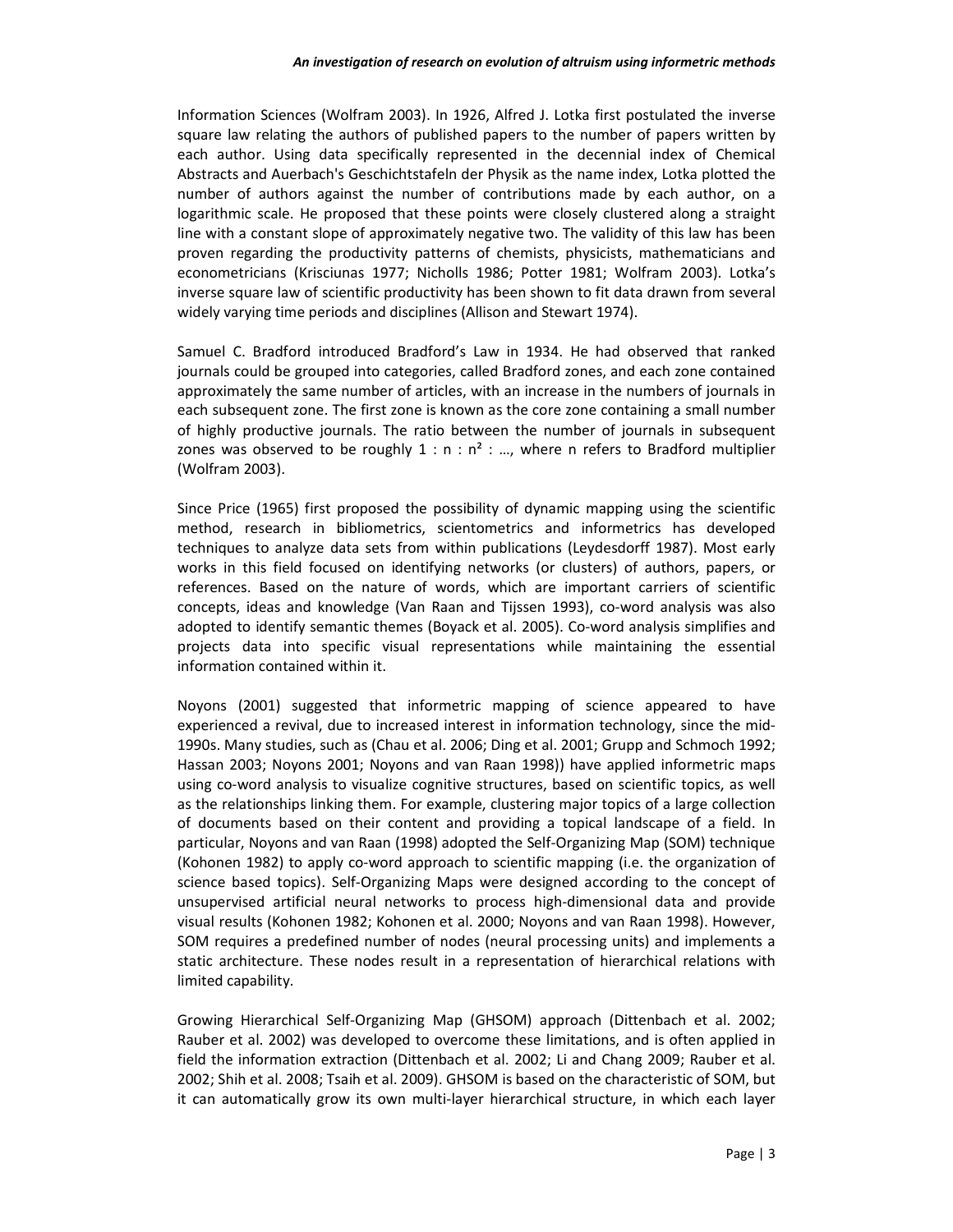encompasses a number of SOMs, as shown in Figure 1. Furthermore, Shih et al (2008) and Li and Chang (2009) proposed a layered knowledge-map using the clustering of keyterms through GHSOM. This is an updated version of SOM, enabling the visualization of hierarchical topic maps.



Figure 1**:** Structures of GHSOM (Rauber et al. 2002)

# **DATA**

The dataset used in this study come from the SCIE and SSCI databases of the Web of Science created by the Institute for Scientific Information (ISI). SCIE is a multidisciplinary index to the journal research of the sciences. It fully indexes over 6,650 major journals across 150 scientific disciplines and includes all cited references captured from indexed articles. SSCI fully indexes over 1,950 journals across 50 social sciences disciplines. It also indexes individually selected, relevant items from over 3,300 of the world's leading scientific and technical journals<sup>1</sup>. Although other databases such as Compendex, EngIndex/FS, or Applied Science and Technology ABS, are also available for informetric analysis, yet SCIE and SSCI databases are adopted for they are recognized as the leading English-language supplier of services providing access to the published information in the multidiscipline fields of natural sciences and social sciences.

An empirical search command was used by "(Topic=(altruism) OR Topic=("altruist\* behavio\*") OR Topic=("helping behavio\*") OR Topic=("prosocial behavio\*")) AND Topic=(evolution\*)" refined by Document Type= (ARTICLE OR REVIEW) "to retrieve data related to evolution of altruism and evolution. The documents specifically included articles or reviews in the study. Book reviews, papers of proceeding, letters, notes, meeting abstracts were not taken into consideration. A total of 1,348 papers related to evolution of altruism and published between 1971 and 2009 were retrieved from the SCIE and SSCI databases.

# **RESULTS**

## **Overview of Productivity**

Figure 2 shows that a large number of research papers published in recent years (2006- 2009) have been catalogued in the SCIE and SSCI databases, with distribution rates of 113 (8.4%), 138 (9.7%), 152 (11.3%) and 146 (10.6%) amongst the total number of papers,

-

 $<sup>1</sup>$  SCIE and SSCI information, retrieved August, 19, 2010 from http://images.isiknowledge.com/</sup> WOKRS49B3/help/WOS/h\_database.html.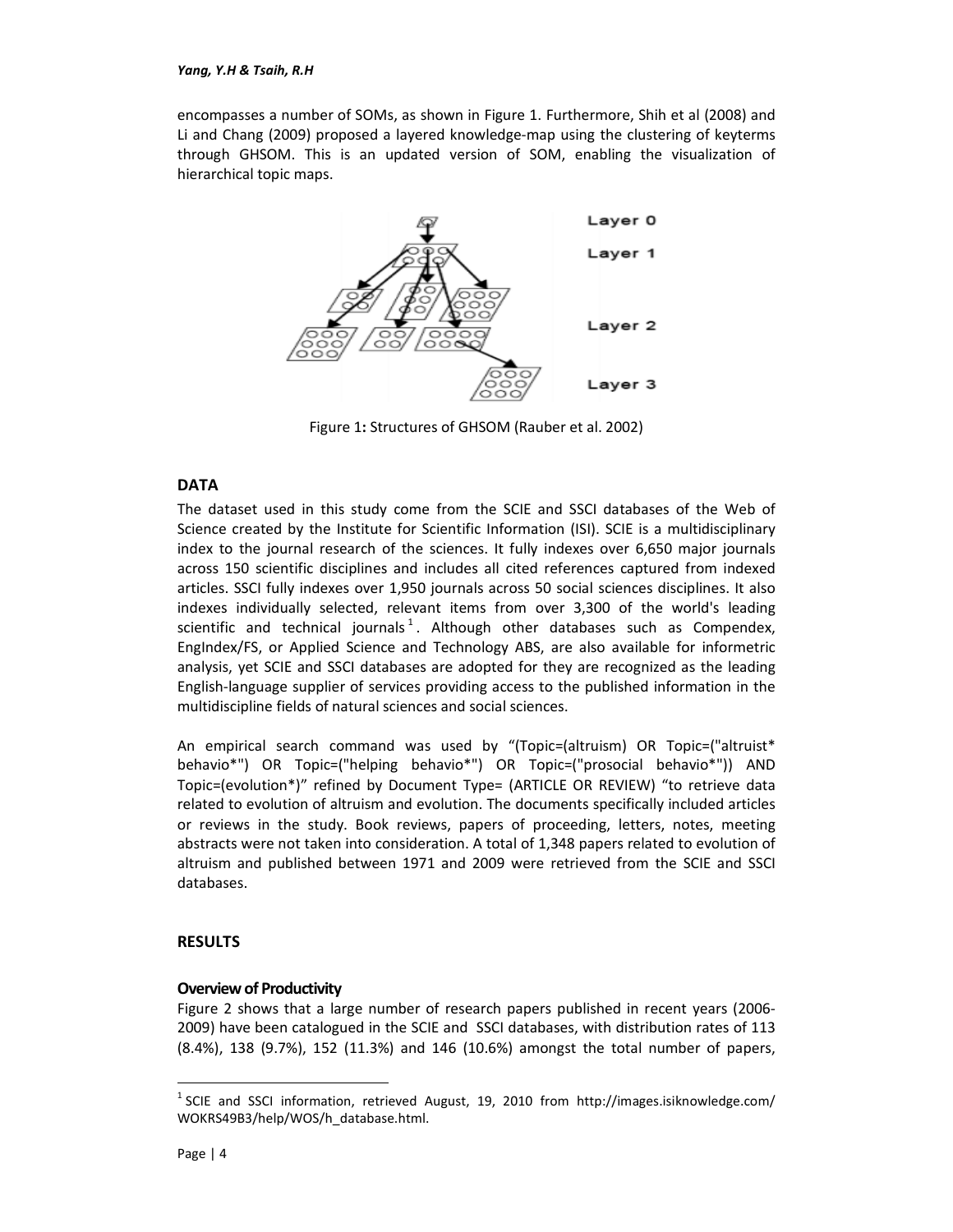respectively. It also shows that a trend of the growth begun in 1991. Figure 3 shows that the number of citations of published altruism-related papers of each year has been increasing. Clearly, the topic of altruism has received a great deal of attention from researchers in the fields of social sciences.



Figure 2: The number of published papers on the topic of altruism of each year from 1971 to 2009.



Figure 3: The number of citations of published altruism-related papers of each year

The ten countries ranked as the top countries of published altruism-related papers in the SCIE and SSCI databases are illustrated in Figure 4, which shows that the USA is the dominant country, followed by England, Canada, Germany and Switzerland. Table 1 presents a more detailed account of the top 10 academic institutions, by which indexed papers were submitted, with University of Cambridge, Harvard University, and the University of Edinburgh as the top most productive institutions. It can be observed that most of the institutions are from the USA.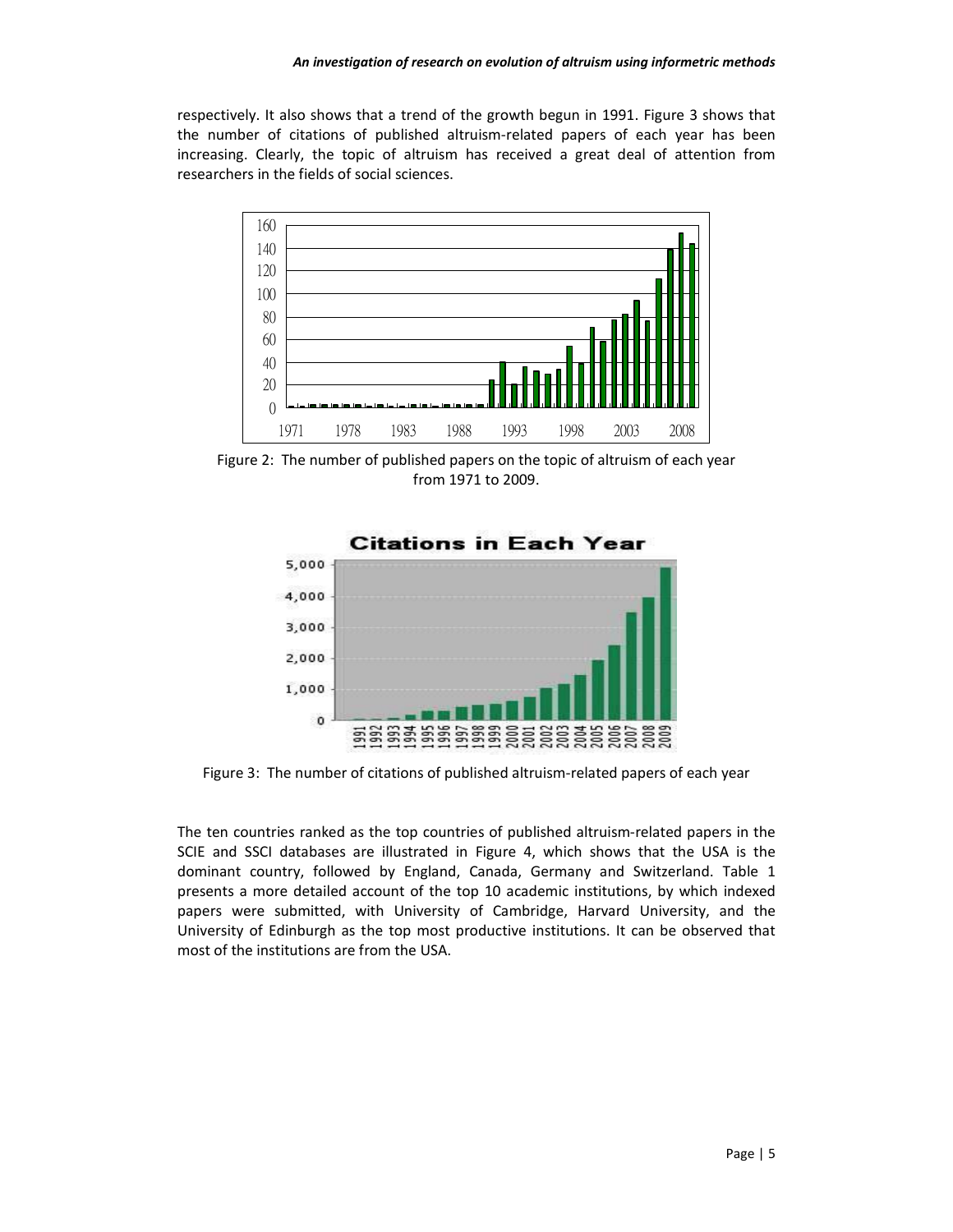

Figure 4: The top 10 most productive countries of published altruism-related papers.

| Rank          | Institution              | NoA <sup>1</sup> | %     | $CC\%$ <sup>2</sup> | Country    |
|---------------|--------------------------|------------------|-------|---------------------|------------|
| 1             | Univ. Cambridge          | 58               | 4.30% | 25.00%              | England    |
| $\mathcal{P}$ | Harvard Univ.            | 49               | 3.64% | 7.69%               | <b>USA</b> |
| 3             | Univ. Edinburgh          | 34               | 2.52% | 62.96%              | Scotland   |
| 4             | Univ. British Columbia   | 29               | 2.15% | 23.20%              | Canada     |
| 5             | Univ. Sheffield          | 29               | 2.15% | 12.50%              | England    |
| 6             | Univ. Oxford             | 28               | 2.08% | 4.40%               | <b>USA</b> |
| 7             | <b>Stanford Univ</b>     | 27               | 2.00% | 4.24%               | <b>USA</b> |
| 8             | <b>SUNY Binghamton</b>   | 26               | 1.93% | 4.08%               | <b>USA</b> |
| 9             | Univ. Arizona            | 26               | 1.93% | 4.08%               | <b>USA</b> |
| 10            | Univ. Calif. Los Angeles | 23               | 1.71% | 3.61%               | <b>USA</b> |

Table 1: Top 10 most productive institutes for publications

<sup>1</sup> NoA: No. of article;  ${}^{2}$  CC %: comprising % of the country

Table 2 illustrates the output of authors who have published more than or equal to 14 papers in the altruism-related research between 1971 and 2009. The three most productive authors were Wilson, DS, West, SA, and Lehmann, L. The data indicates that the corresponding ratios for England and Scotland were much higher than the rates for the USA, indicating that among the authors in those countries, research related to evolution of altruism dominated academic research. It was observed that biology was the subject area most likely to have authors listed in Table 2.

Table 2: The most productive authors of altruism-related publication

| Author       | NoA <sup>1</sup> | %    | % $C^2$ | Country      | Institution            | Subject area       |
|--------------|------------------|------|---------|--------------|------------------------|--------------------|
| Wilson, DS,  | 25               | 1.9% | 4%      | <b>USA</b>   | <b>SUNY Binghamton</b> | Biology            |
| West, SA,    | 20               | 1.5% | 9%      | England      | Univ. Oxford           | Zoology            |
| Lehmann, L   | 18               | 1.3% | 3%      | <b>USA</b>   | Univ. Stanford         | Biology            |
| Nowak, MA    | 18               | 1.3% | 3%      | <b>USA</b>   | Harvard Univ.          | Mathematical Biol. |
| Griffin, AS  | 16               | 1.2% | 7%      | England      | Univ. Oxford           | Zoology            |
| Dugatkin, LA | 15               | 1.1% | 2%      | <b>USA</b>   | Univ. Louisville       | Biology            |
| Gardner, A   | 14               | 1.0% |         | 26% Scotland | Univ. Edinburgh        | Evolutionary Biol. |
| Queller, DC  | 14               | 1.0% | 2%      | <b>USA</b>   | Rice Univ.             | Evolutionary Biol. |

 $1$  NoA: No. of article;  $2\%$  C: % at his country.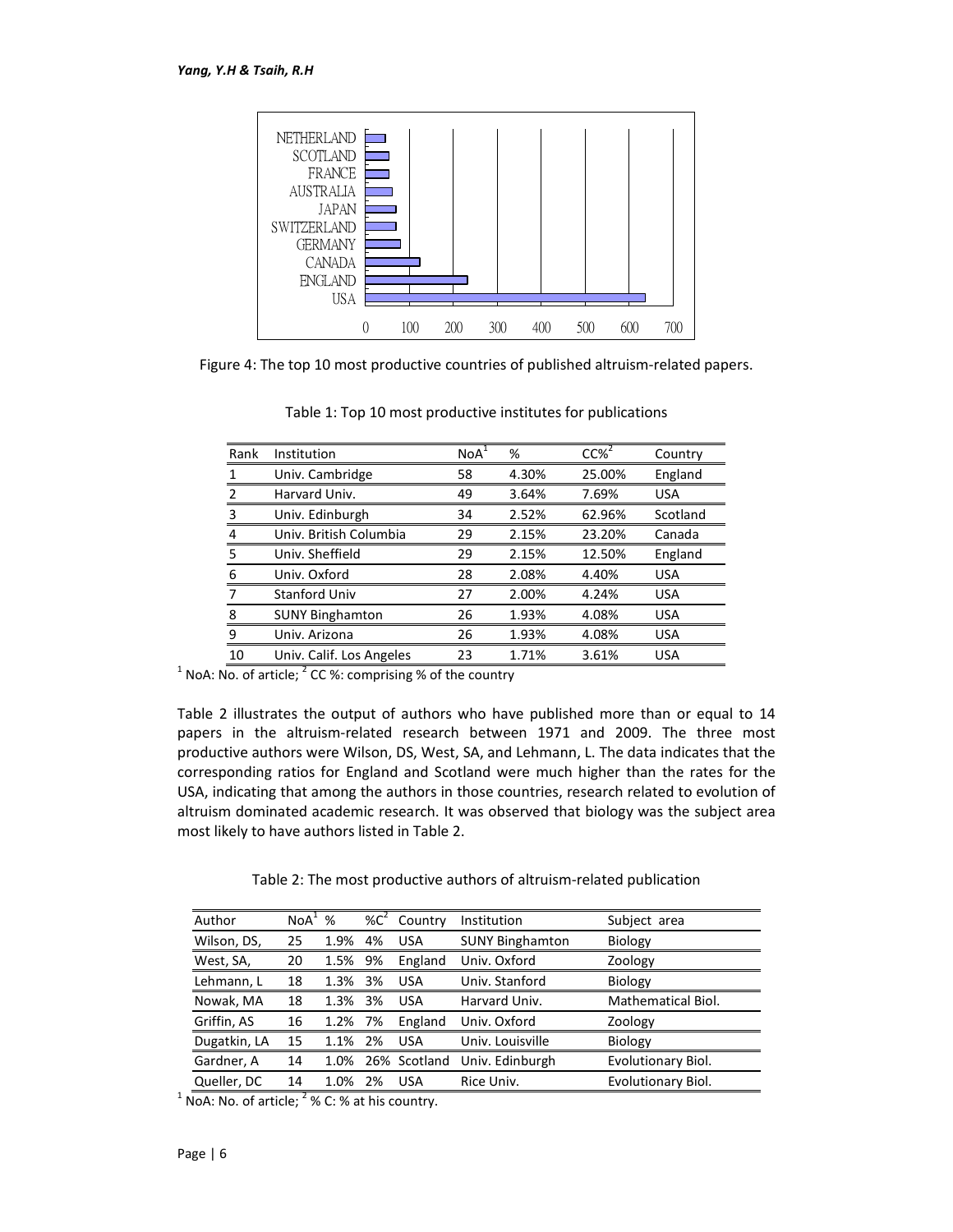Figure 5 provides the top ten subject areas in which altruism was most widely studied, within the SCIE and SSCI databases. The most highly ranked subject area was ecology, followed by evolutionary biology and biology related to evolution of altruism.



Figure 5: The top 10 subject areas for altruism-related articles

Table 3 shows the 10 altruism-related articles receiving the most citations. The results show how Trivers (1971) was an icon in altruism; however, if we take into account the average number of citations per year, the work of Fehr, E. and Gachter, S. was more influential than that of Trivers (1971). The four of the 10 articles were from *Nature*. In addition, Ernst Fehr had the two most cited altruism-related articles.

| Articles                                                                               | Authors                                                    | Journal title                        | Year | $TC^1$ | ACPY <sup>2</sup> |
|----------------------------------------------------------------------------------------|------------------------------------------------------------|--------------------------------------|------|--------|-------------------|
|                                                                                        |                                                            | Quarterly                            |      |        |                   |
| Evolution of reciprocal altruism                                                       | Trivers, R. L                                              | Review of                            | 1971 | 2,411  | 60                |
|                                                                                        |                                                            | Biology                              |      |        |                   |
| Altruistic punishment in humans                                                        | Fehr, E. & Gachter, S.                                     | <b>Nature</b>                        | 2002 | 591    | 66                |
| Evolution of indirect reciprocity by image scoring                                     | Nowak, M. A. & Sigmund K.                                  | <b>Nature</b>                        | 1998 | 447    | 34                |
| The nature of human altruism                                                           | Fehr, E. & Fischbacher, U.                                 | <b>Nature</b>                        | 2003 | 362    | 45                |
| Empathy: Its ultimate and proximate bases                                              | Preston S. D.& de Waal                                     | Behavioural and                      | 2002 | 361    | 45                |
|                                                                                        | F. B. M.                                                   | <b>Brain Sciences</b>                |      |        |                   |
| Punishment allows the evolution of cooperation<br>(or anything else) in sizable groups | Boyd, R. & Richerson P. J.                                 | Ethology and<br>Sociobiology         | 1992 | 295    | 15                |
| Alternate routes to sociality in jays - with a theory                                  | Brown J. L.                                                | American                             | 1974 | 285    | 8                 |
| for evolution of altruism and communal breeding                                        |                                                            | Zoologist                            |      |        |                   |
|                                                                                        |                                                            | <b>Annual Review</b>                 |      |        |                   |
| Evolution of helping behaviour in cooperatively<br>breeding birds                      | Cockburn A                                                 | of Ecology and<br><b>Systematics</b> | 1998 | 279    | 23                |
| Punishment in animal societies                                                         | Cluttonbrock T. H. &<br>Parker G. A.                       | <b>Nature</b>                        | 1995 | 278    | 17                |
|                                                                                        | Rilling, J. K., Gutman, D. A.,                             |                                      |      |        |                   |
| A neural basis for social cooperation                                                  | Zeh, T. R., Pagnoni, G.,<br>Berns, G. S., and Kilts, C. D. | <b>Neuron</b>                        | 2002 | 275    | 31                |

|  | Table 3: The 10 most cited altruism-related articles (Data retrieved on September 3, 2010) |  |  |
|--|--------------------------------------------------------------------------------------------|--|--|
|  |                                                                                            |  |  |

 $1$ TC: times cited;  $2$  ACPY: Average Citations per Year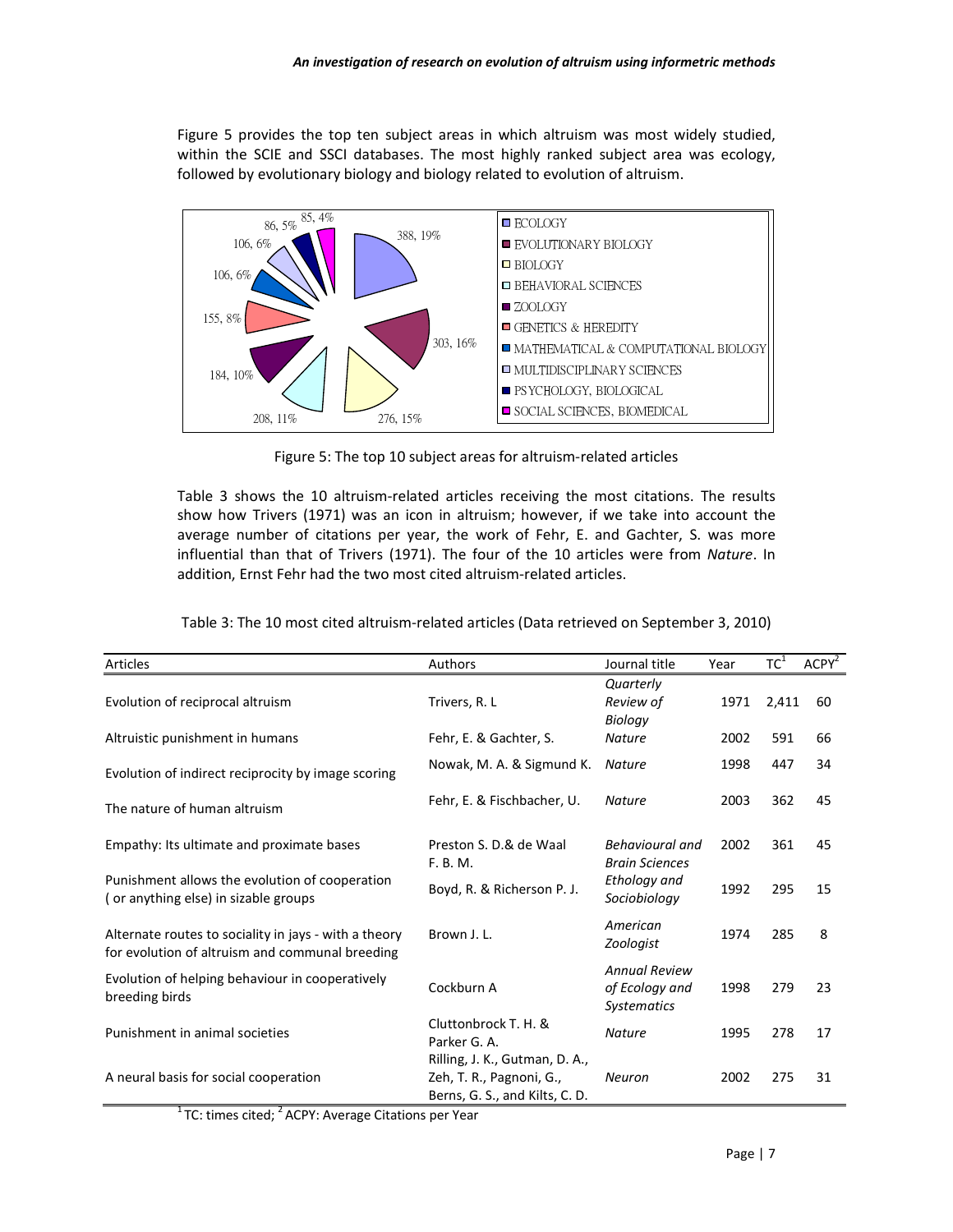#### **Bradford's Law and Journal Research**

The 1,348 altruism-related papers referred to in this study were circulated in 353 journals. Among them, 213 journals publish only one altruism-related article. The Bradford's law has been widely employed to study journal research distribution. Brookes (1973) theorized the Bradford-Zipf's S graph to interpret the initial concave curve of the Bradford distribution as representation of three higher density of the nuclear zone. Journals in the nuclear zone constitute the core journals. Figure 6 illustrates the Bradford-Zipf plot (e.g. the cumulative number of papers for each journal against the logarithm of its ranks) for journal research related to evolution of altruism. Obviously, the Figure does not show the typical S-shape for the Bradford-Zipf plot. Nevertheless, the approximately linear portion appears after the journal ranks of about 10. The top 10 journals located within the initial concave curve portion of the Bradford-Zipf plot may be considered as the core journals (contributing 463 articles about one-third of the total as shown in Appendix 1) in the altruism-related research. The remaining altruism-related research is dispersed to 343 journals.



Figure 6: The Bradford-Zipf plot of journal research

Table 4 specifies the 10 leading journals that published the most altruism-related papers. According to data distribution, the papers published in these journals accounted for nearly one-third of the total. *Journal of Theoretical Biology* was top on the list, followed by *Evolution and Human Behaviour*. It was also observed that the most influential journal was *Nature*.

| Table 4: Distribution of the 10 core journals |  |  |
|-----------------------------------------------|--|--|
|-----------------------------------------------|--|--|

| Rank          | Journal title                                                                      | NoA <sup>1</sup> | %     | TC <sup>2</sup> |
|---------------|------------------------------------------------------------------------------------|------------------|-------|-----------------|
| 1             | Journal of Theoretical Biology                                                     | 102              | 7.57% | 2,114           |
| $\mathcal{P}$ | <b>Evolution and Human Behaviour</b>                                               | 49               | 3.64% | 922             |
| 3             | American Naturalist                                                                | 45               | 3.34% | 1,304           |
| 4             | Proceedings of The Royal Society B-Biological Sciences                             | 44               | 3.26% | 584             |
| 5             | Proceedings of The Royal Society of London Series B-<br><b>Biological Sciences</b> | 44               | 3.26% | 1,621           |
| 6             | Evolution                                                                          | 39               | 2.89% | 1,205           |
| 7             | Proceedings of The National Academy of Sciences of<br>The United States of America | 38               | 2.82% | 1,119           |
| 8             | Animal Behaviour                                                                   | 35               | 2.60% | 1061            |
| 9             | Journal of Evolutionary Biology                                                    | 35               | 2.60% | 769             |
| 10            | <b>Nature</b>                                                                      | 32               | 2.37% | 3,785           |

 $1$  NoA: No. of articles;  $2$  TC: times cited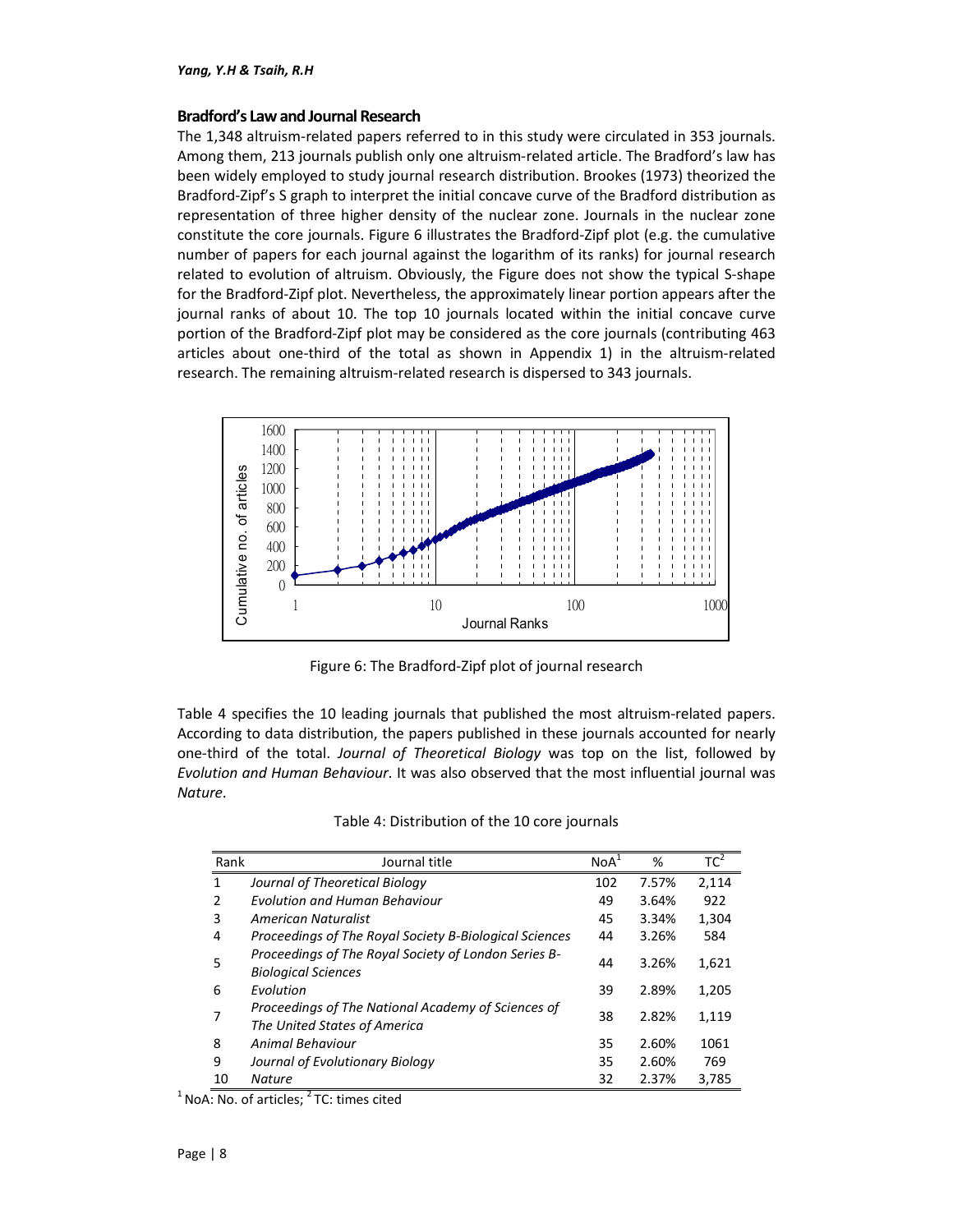### **Lotka's Law and Authority Productivity**

We find the number of relationships between the two columns, in the column "No. of articles" and "% of Authors" in Table 5. Lotka's Law regarding author productivity can be summarized in equation (1), where  $a_n$  = the number of authors publishing n papers,  $a_1$  = the number of authors publishing one paper, and  $c = a$  constant (in Lotka's case,  $c = 2$ ) (Krisciunas 1977; Potter 1981; Wolfram 2003)

**an = a1/n<sup>c</sup> , n= 1, 2, 3,.. (1)** 

In computing the highest empirical values, the results of regression indicate that the constant c in equation (1) (representing the data shown in Table 5), is approximate to 2.39 and the estimated  $a_1$  is 0.721. Thus, equation (1) is stated as equation (2):

$$
a_n = 0.721 / n^{2.39}
$$
 (2)

To verify whether the altruism-related research matched Lotka's Law, we performed a non-parametric Kolmogorov-Smirnov (K-S) goodness-of-fit test (Nicholls 1986; Pao 1986). According to the K-S test as showed in Appendix 2, the maximum difference between the observed and the estimated accumulated frequencies (Dmax) is 0.0597, and if the sampling number is greater than 35, the critical value will be 1.63 / 1953<sup>1/2</sup> = 0.037, because the total number of authors is 1,953. As the Dmax is 0.0496, this exceeds the critical value, and we conclude that the altruism-related data does not fit Lotka's law.

| No. of articles | No. of authors | % of authors |
|-----------------|----------------|--------------|
| 25              | 1              | 0.05%        |
| 20              | 1              | 0.05%        |
| 18              | 2              | 0.10%        |
| 16              | 1              | 0.05%        |
| 15              | 1              | 0.05%        |
| 14              | 2              | 0.10%        |
| 13              | 3              | 0.15%        |
| 12              | 4              | 0.20%        |
| 11              | 2              | 0.10%        |
| 10              | 5              | 0.26%        |
| 9               | 4              | 0.20%        |
| 8               | 8              | 0.41%        |
| 7               | 6              | 0.31%        |
| 6               | 16             | 0.82%        |
| 5               | 32             | 1.64%        |
| 4               | 31             | 1.59%        |
| 3               | 89             | 4.56%        |
| 2               | 241            | 12.34%       |
| $\mathbf{1}$    | 1504           | 77.01%       |
| Total           | 1953           | 100%         |

**Table 5.** Productivity of authors

#### **GHSOM and Topic Analysis**

The process of applying GHSOM to topic analysis is illustrated in Figure 7. The three phases are: the data preprocessing phase; the clustering phase; and the interpreting phase. In the data preprocessing phase, key-terms such as titles, keywords, and subject categories are used to represent the contents of the documents. Meaningful key-terms describing the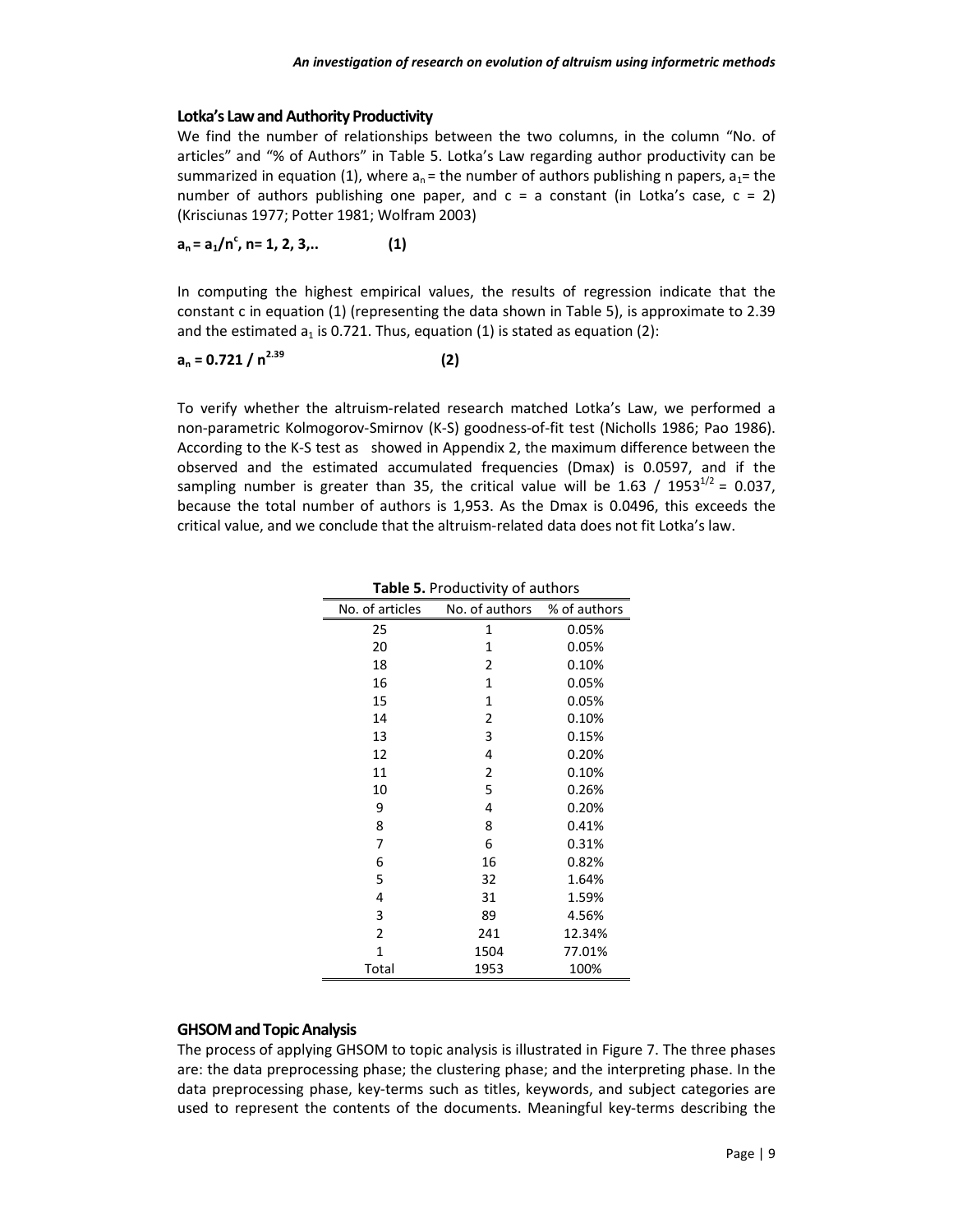articles are extracted directly from the documents without any manual intervention. These key-terms are weighted according to a *tf* x *idf* the state-of-the-art weighting scheme shown in equation (3) (Rauber et al. 2002; Salton 1989; Shih et al. 2008; Wolfram 2003). In equation (3),  $w_i(d)$  represents the weight of the ith term in document (d), tf<sub>i</sub>(d) represents the number of times the ith term appears in document (d),  $N$  (= 1348) represents the total number of altruism-related documents, and df<sub>i</sub> represents how many documents contain the ith term. The weighted value for a term will always be greater than or equal to zero. This weighting scheme assigns high values to terms considered important for describing the contents of a document and discriminating between various documents. A high weight is earned by frequent appearances of a term in a given document, with infrequent appearance of terms within the entire collection of documents. In this manner, weight assignment tends to filter out common terms. Based upon weighting values, we selected the top 219 remaining distinct key-terms for document representation. The resulting keyterm vectors were used for GHSOM training.

$$
w_i(d) = tf_i(d) * log(N/df_i)
$$
 (3)



Figure 7: The three phases of the topic analysis process

In the clustering phase, the GHSOM experiment<sup>2</sup> was conducted through the trial and error method, using various values for breadth and depth and different normalizations to gain an acceptable GHSOM model for the analysis. The results of GHSOM are shown in Figure 8. The model comprised three layers and 46 nodes. All 1,348 altruism-related articles were clustered into a SOM of 2 x 3 nodes in layer 1, where all articles that had been clustered into the six nodes were further re-grouped into a SOM of  $2 \times 2$  nodes in layer 2, respectively. The articles clustered into nodes 2.3, 4.1, 4.2 and 4.4 were further re-grouped into a SOM of 2 x 2 nodes in layer 3.

In the interpreting phase, for each node of GHSOM in node 1 to 6 of the first-layer and node 2.3, 4.1, 4.2 and 4.4 of the second-layer, we count the df<sub>i</sub> value of each key-term in all articles cluster them into a particular node and assigned a key-term with the highest  $df_i$ value (or several key-terms if their df<sub>i</sub> values were very close), as the topic category. If there were more than five topics, we would denote it as multidisciplinary. For the remaining nodes, the utmost five important key-terms would be automatically assigned by the GHSOM using the *tf* x *idf* weighting scheme such as node 1.1, 1.2, 1.3 and so on.

-

 $2$  We used GHSOM toolbox in the Matlab R2007a  $\degree$  package to conduct the GHSOM experiment.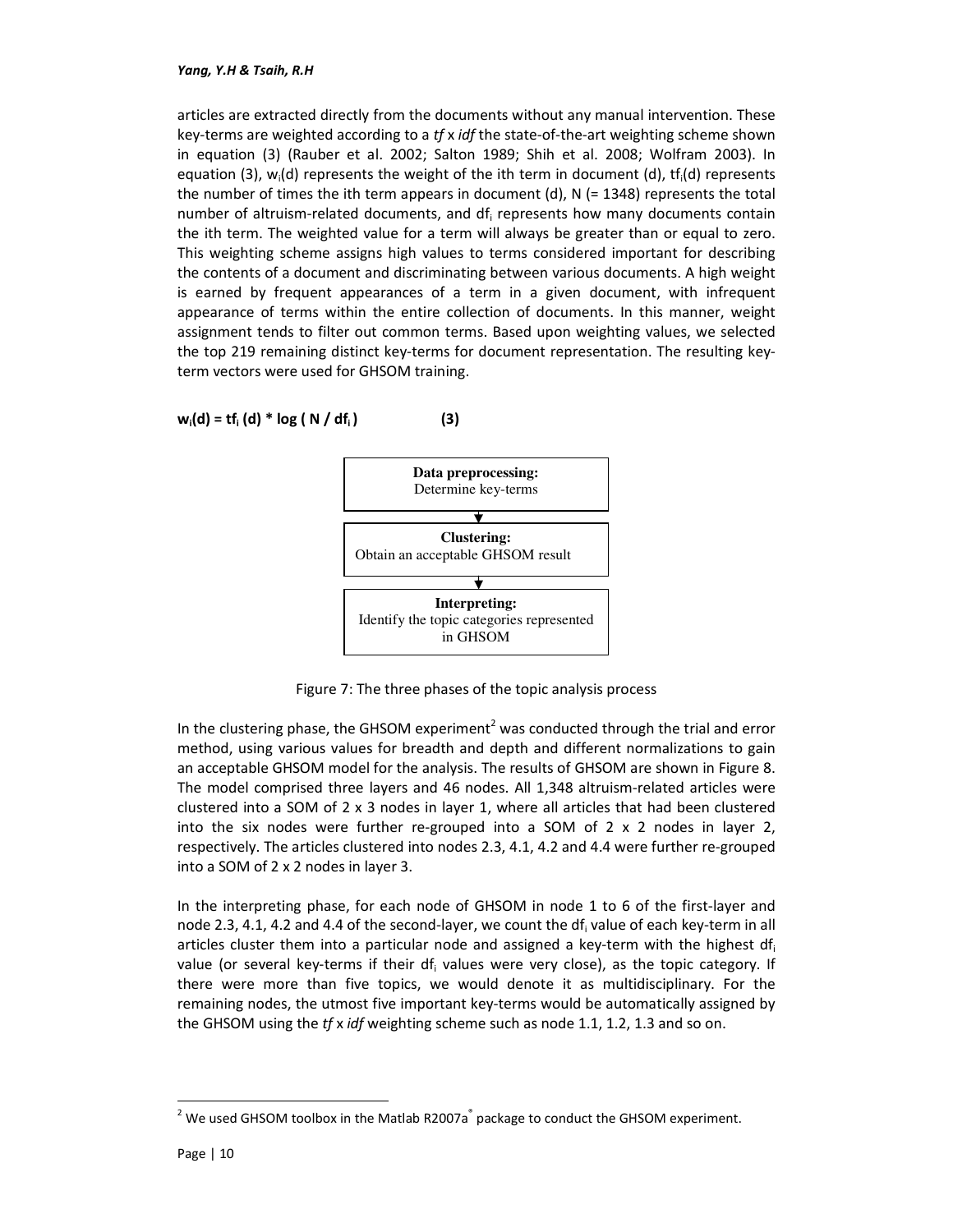

Figure 8: The GHSOM result

The results are presented in Figures 9, 10, and 11, in which the number in the parenthesis refers to the number of clustered articles. For instance, there were 144 altruism-related articles clustered into node 1, and based upon the interpretation, it was named "biology"; 226 articles in node 2 as "biology & multidiscipline", 180 articles in node 3 as "evolutionary biology & ecology category", 510 articles in node 4 as "multidiscipline category", 180 articles in node 5 as "behavioural sciences & multidiscipline category", 108 articles in node 6 as "ecology & multidiscipline category". Based on these dominant topical clusters in the collection of altruism-related articles, further specific topics were obtained in layer 2 (Figure 10). For instance, articles in the "biology category" were further re-grouped into sub-category topics including "cooperation", "biology", "ecology", "evolutionary biology" and "reciprocity" in node 1.1; the sub-category topics including "cooperation", "biology", "selection", "reciprocal altruism" and "mathematical & computational biology" in node 1.2; the sub-category topics including "cooperation", "biology", "mathematical & computational biology", "game" and "dynamics" in node 1.3; and sub-category topics including "cooperation", "biology", "reciprocal altruism", "game" and "mechanism" in node 1.4. Articles in a number of nodes of layer 2 (that is, nodes 2.3, 4.1, 4.2, and 4.4) were further re-grouped into more specific subcategories in layer 3, as shown in Figure 11.



Figure 9: First-layer interpretation results of GHSOM.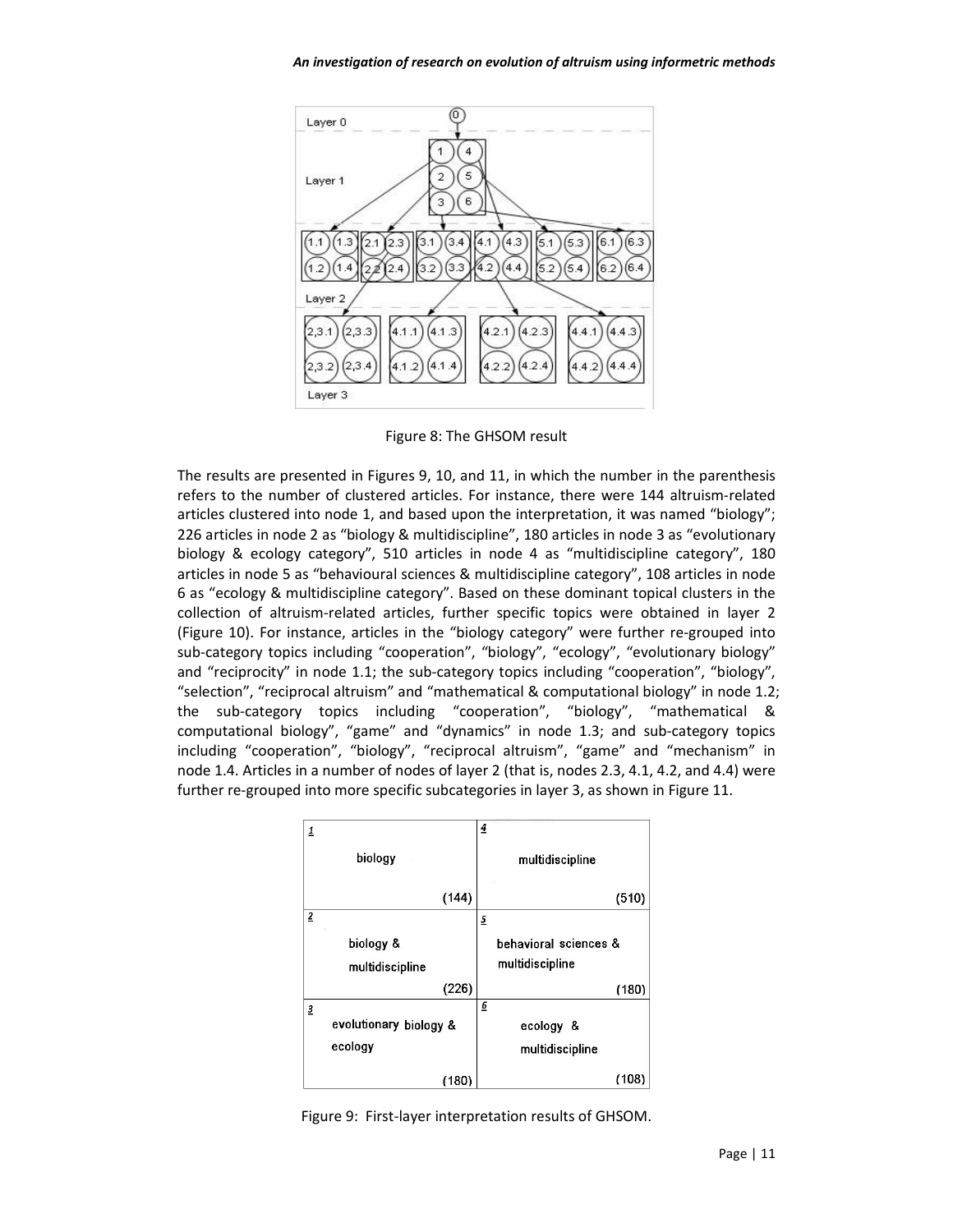

MULTID is the abbreviation for multidisciplinary; SOC refers to social; SCI is science; BIOMED is biomedical; MATH is mathematical; COMP is computational

Figure 10: Second-layer interpretation result of GHSOM.

The interpretation results for the second- and third-layer of GHSOM shown in Figure 10 and 11 respectively were more delicate than those in Figure 5 were. It was observed that the interpretation results for the second-layer were more specific than in the first-layer. For instance, articles in nodes 1.1 and 1.3 belonged to the category of "biology" in node 1, but they both have further differentiations. Node 1.3 focuses on mathematical & computational biology, game and dynamics, while node 1.1 focuses on ecology, evolutionary biology and reciprocity. Another interesting observation shown in Figure 10 is that the two neighbouring nodes are much more closely related than the remote nodes. For example, articles clustered in node 4.3 related to the concept of "sociobiology", "ethics", "morality", "history & philosophy of science" and "religion" at the top-right corner of Figure 10 are obviously very different from those clustered in node 3.1 related to the concept of "ecology", "cooperation", "evolution biology", "behaviour" and "inclusive fitness" in the bottom-left corner of Figure 10, but they are more closely related to those in nodes 4.1, 4.2 and 4.4.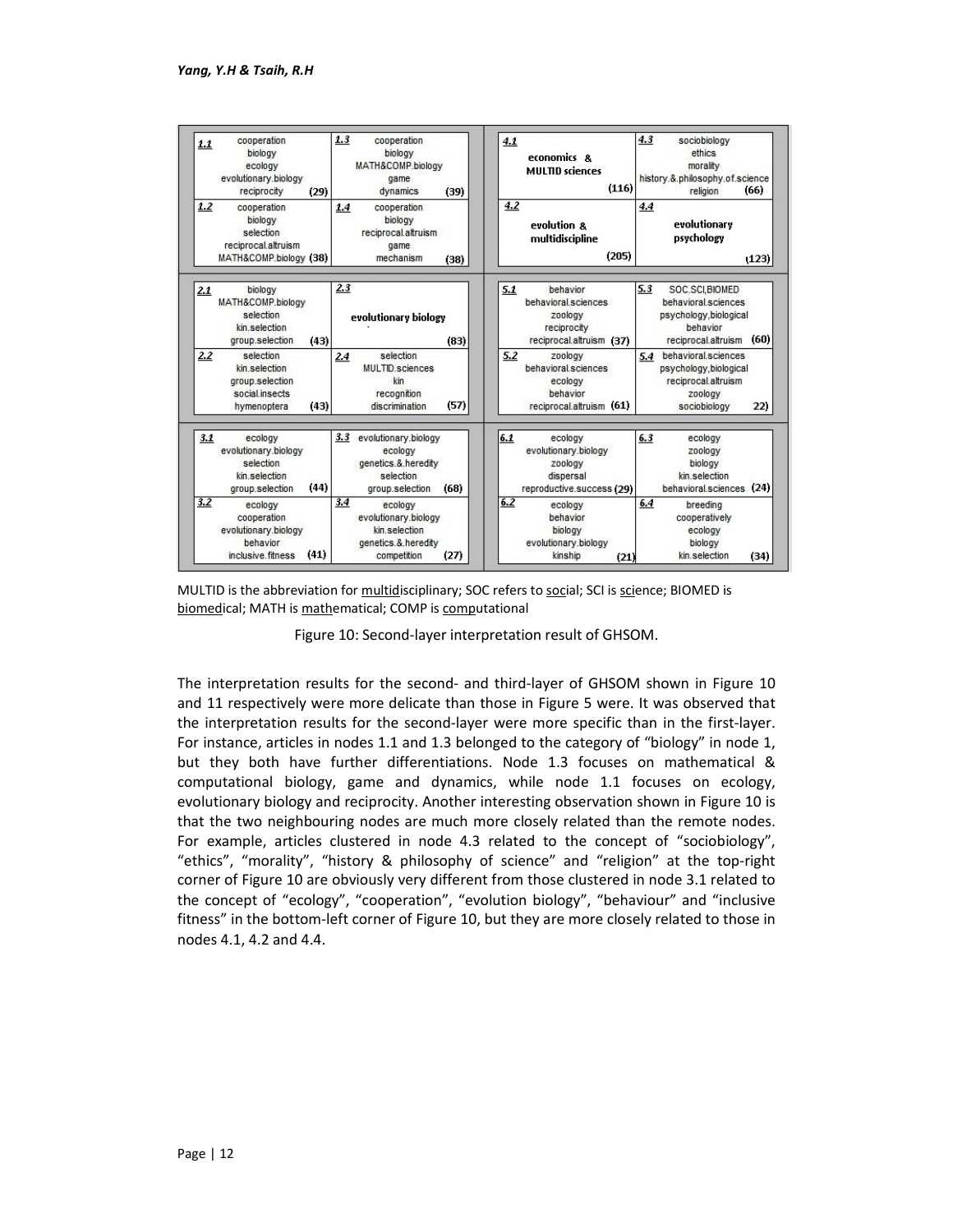

InterD is the abbreviation for interdisciplnary; SOC refers to social; SCI is science; BIOMED is biomedical.

Figure 11: Third-layer interpretation result of GHSOM.

The results of the GHSOM complied with the subject area rankings in the first layer, and provided more explicit topics implying the interrelationship of the different subject areas in the second or third layers. For example, the behavioural sciences in Figure 5 is in the node 5.1, 5.2, 5.3 and 5.4 of Figure 10, indicating that altruism-related research related to behavioural sciences was relevant to biology psychology, zoology, sociology and ecology. The first-layer interpretation results give the disciplinary map while the second- and thirdlayer interpretation results present topic maps indicating the relationship among different disciplines. In addition, the topic maps reflected that the evolutionary concepts were applied into multidiscipline. The terms such as "reciprocal altruism", "kinship", or "group selection" are penetrating with different subject areas from the evolutionary respective.

However, the evolutionary psychology sub-category in node 4.3 with 66 papers and node 4.4 with 123 altruism-related papers may indicate the new scientific frontier about altruism. Node 4.3 demonstrates such a group discussed ethics and morality from altruistic perspective in the subject areas of sociobiology, history & philosophy of science and religion, while node 4.4 deals with the evolutionary psychology sub-category. It co-exists with a number of disciplines such as multidisciplinary psychology in node 4.4.1, neurosciences in node 4.4.2 , anthropology and biomedical social science in node 4.4.3, social psychology in node 4.4.4 which imply that these studies were interdisciplinary and focused on evolutionary psychological respective.

To be more precise, the topics in nodes 4.4.1, 4.4.2, 4.4.3 and 4.4.4 explained why evolutionary psychology implies the new scientific frontier in Figure 11. For example, node 4.4.1 tells us that groups of research associated with psychology and multidisciplinary psychology were strongly related to the concept of life and empathy, which indicated that the intention of altruism could be interpreted by empathy and the significance of life. At the same time node 4.4.2 illustrates how neurosciences were adopted to explore the relationship between *altruistic behaviour* and *self*. In addition, node 4.4.3 shows that the group of biomedical social science researchers targeted altruism, which is based on the research of anthropology and evolutionary psychology. Node 4.4.4 gives us a hint that the social psychology group applies the ideas of evolutionary psychology to discuss personality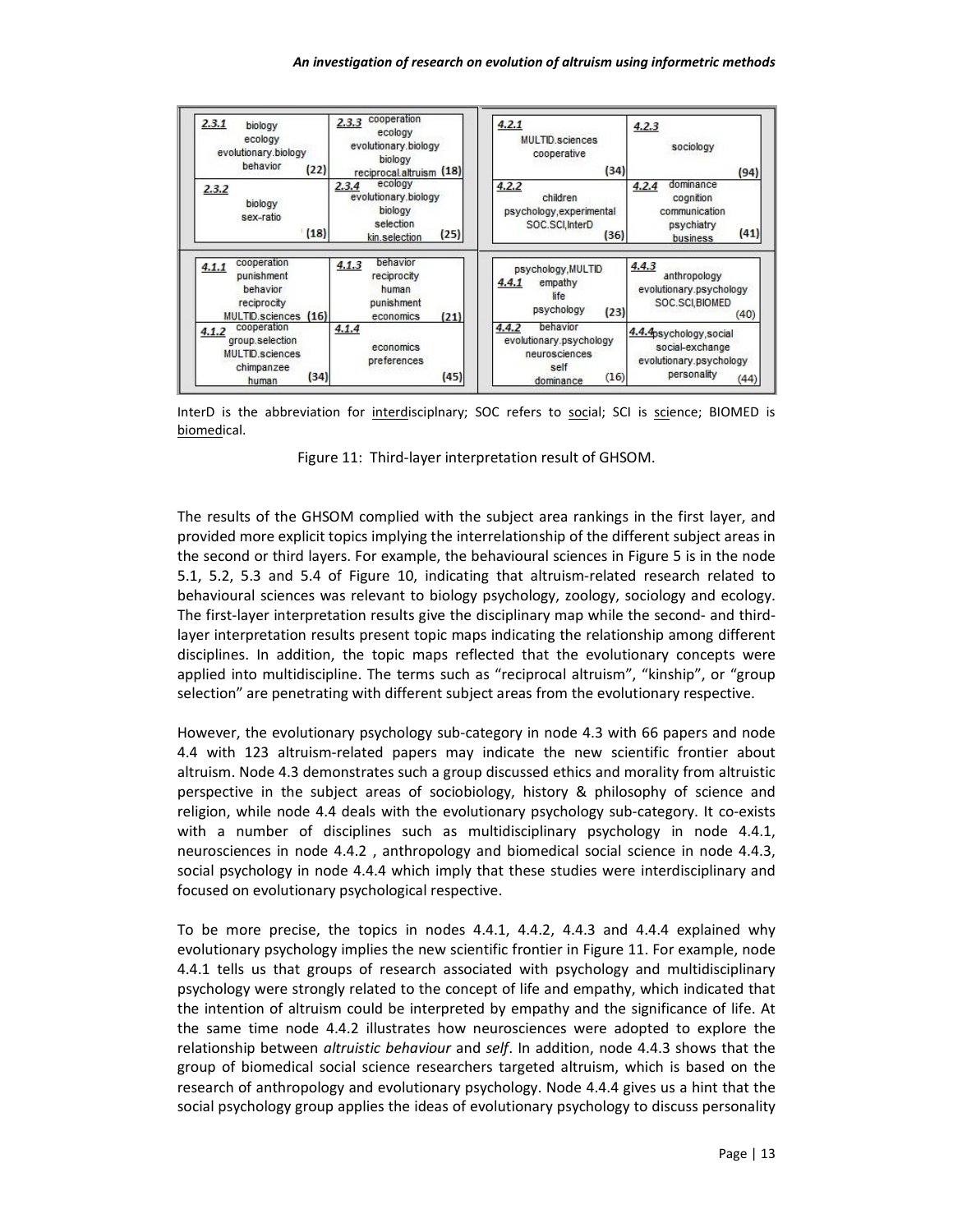and social-exchange. More specifically, the works such as Preston and de Waal (2002) dealing with empathy and Rilling et al. (2002) providing neural basis in the research related to evolution of altruism in the table 3 could explain the above suggestion, because their articles were prominently cited in research related to the behavioural or neural foundation of altruism. This implies that evolution of altruism steps closer to the inside of human, while the research focus moves from physical biology to metaphysical behavioural sciences and psychology.

## **CONCLUSION**

To sum up, this informetric study provided an overall picture of altruism-related articles published in the SCIE and SSCI databases. We observed a steady growth in the number of altruism-related papers between the years of 1971 and 2009. According to Bradford-Zipf's S shape of scattering with regard to scientific research, the study identified 10 core altruism-related journals, comprising one-third of the published altruism-related research. *Journal of Theoretical Biology* was top on the list in productivity, while *Nature* was the most influential journal in citation. The frequency distribution regarding author productivity did not match Lotka's Law, but it should be stressed that Lotka's inverse square law is a general, theoretical estimate of productivity, and is not a precise statistical measurement (Potter 1981). Nonetheless, its appeal as a hard and fast law of distribution is undeniable. The three most productive authors were Wilson, DS, West, SA, and Lehmann, L. The two most influential authors were Trivers, R., and Fehr, E. with regard to the number of times cited.

The GHSOM tool had all of the benefit of SOM, in providing a map from a higher dimensional input space to a lower dimensional map space, as well as providing a global orientation of independently growing maps in the individual layers of the hierarchy, which facilitated navigation across branches. The topic map illustrated the delicate intertwining of subject areas and provided a more explicit illustration of the concepts within each subject area. In this study, we found that the discovering works from evolution aspects penetrate into research of different subject areas. The in-depth exploring into the motivation of evolution of altruism will be leaded by evolutionary psychology, neurosciences and other related sciences.

In addition, a number of facts shown in this study may be due to the nature of the SCIE and SSCI databases selected for this study. For example, most of the altruism-related papers were published by USA-based institutions and the most productive countries were English speaking countries. In fact, there are many criticisms leveled at the SCIE and SSCI databases, regarding its tendency to contain a high percentage of English-language journals from English speaking countries, particularly journals from the USA and the United Kingdom, followed by other Commonwealth countries such as Canada and Australia. It is well-known that other non-native English speaking countries have greater difficulty publishing in these kinds of journals, either because of language difficulties or because their countries have their own national publication systems (Hicks 1999; Andersen 2000; Archambault et al. 2006; Barrios et al. 2008)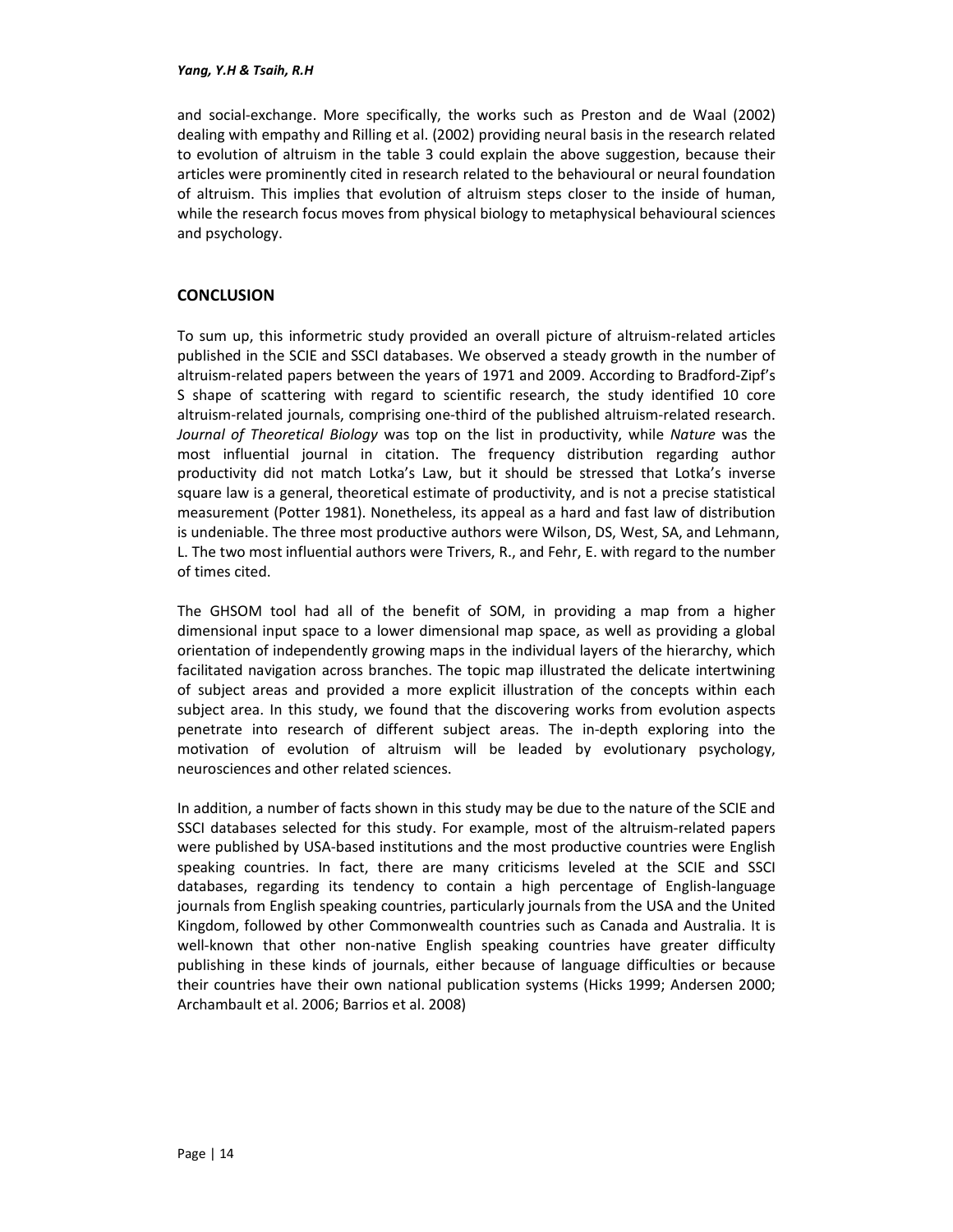#### **REFERENCES**

- Allison, P., and Stewart, J. 1974. Productivity differences among scientists: Evidence for accumulative advantage. *American Sociological Review,* Vol. 39, no.4: 596-606.
- Boyack, K. W., Klavans, R., and Borner, K. 2005. Mapping the backbone of science. *Scientometrics,* Vol. 64, no.3: 351-374.
- Brookes, B. C. 1973. Numerical methods of bibliographic analysis. *Library Trends*, Vol. 22, no.1: 18-43.
- Chau, M., Huang, Z., Qin, J., Zhou, Y., and Chen, H. 2006. Building a scientific knowledge web portal: The NanoPort experience. *Decision Support Systems,* Vol. 42, no.2: 1216- 1238.
- Dawkins, R. 2006. *The selfish gene*. New York, USA: Oxford University Press
- Ding, Y., Chowdhury, G., and Foo, S. 2001. Bibliometric cartography of information retrieval research by using co-word analysis. *Information Processing & Management,* Vol. 37, no.6: 817-842.
- Dittenbach, M., Rauber, A., and Merkl, D. 2002. Uncovering hierarchical structure in data using the growing hierarchical self-organizing map. *Neurocomputing,* Vol. 48, no.1-4: 199-216.
- Grupp, H., and Schmoch, U. (eds.) 1992. *Perception of scientification as measured by referencing between patents and papers*. Heidelberg: Spring Verlag.
- Hamilton, W. D. 1964. The genetical theory of social behaviour, I, II. *Journal of Theoretical Biology,* Vol. 7, no.1: 17-52.
- Hassan, E. 2003. Simultaneous mapping of interactions between scientific and technological knowledge bases: the case of space communications. *Journal of the American Society for Information Science and Technology,* Vol. 54, no.5: 462-468.
- Hood, W. W., and Wilson, C. S. 2001. The literature of bibliometrics, scientometrics, and informetrics. *Scientometrics,* Vol. 52, no.2: 291-314.
- Kawatra, P. S. 2000. Textbook of Information Science. New Delhi: APH*,* Vol. 275-304.
- Kohonen, T. 1982. Self-organized formation of topologically correct feature maps. *Biological cybernetics,* Vol. 43, no.1: 59-69.
- Kohonen, T., Kaski, S., Lagus, K., Salojarvi, J., Honkela, J., Paatero, V., and Saarela, A. 2000. Self organization of a massive document collection. *IEEE Transactions on Neural Networks,* Vol. 11, no.3: 574-585.
- Krebs, D. L. 1970. Altruism examination of concept and a review of literature. *Psychological Bulletin,* Vol. 73, no.4: 258-302.
- Krisciunas, K. 1977. Letter to the editor. *Journal of the ASZS,* Vol. 28, 65-66.
- Leydesdorff, L. 1987. Various methods for the mapping of science. *Scientometrics,* Vol. 11, no.5: 295-324.
- Li, S. T., and Chang, W. C. 2009. Design and evaluation of a layered thematic knowledge map system. *Journal of Computer Information Systems,* Vol. 49, no.2.
- Nicholls, P. 1986. Empirical validation of Lotka's law. *Information Processing & Management,* Vol. 22, no.5: 417-419.
- Noyons, E. 2001. Bibliometric mapping of science in a policy context. *Scientometrics,* Vol. 50, no.1: 83-98.
- Noyons, E., and van Raan, A. 1998. Monitoring scientific developments from a dynamic perspective: self-organized structuring to map neural network research. *Journal of the American Society for Information Science,* Vol. 49, no.1: 68-81.
- Pao, M. 1986. An empirical examination of Lotka's law. *Journal of the American Society for Information Science,* Vol. 37, no.1: 26-33.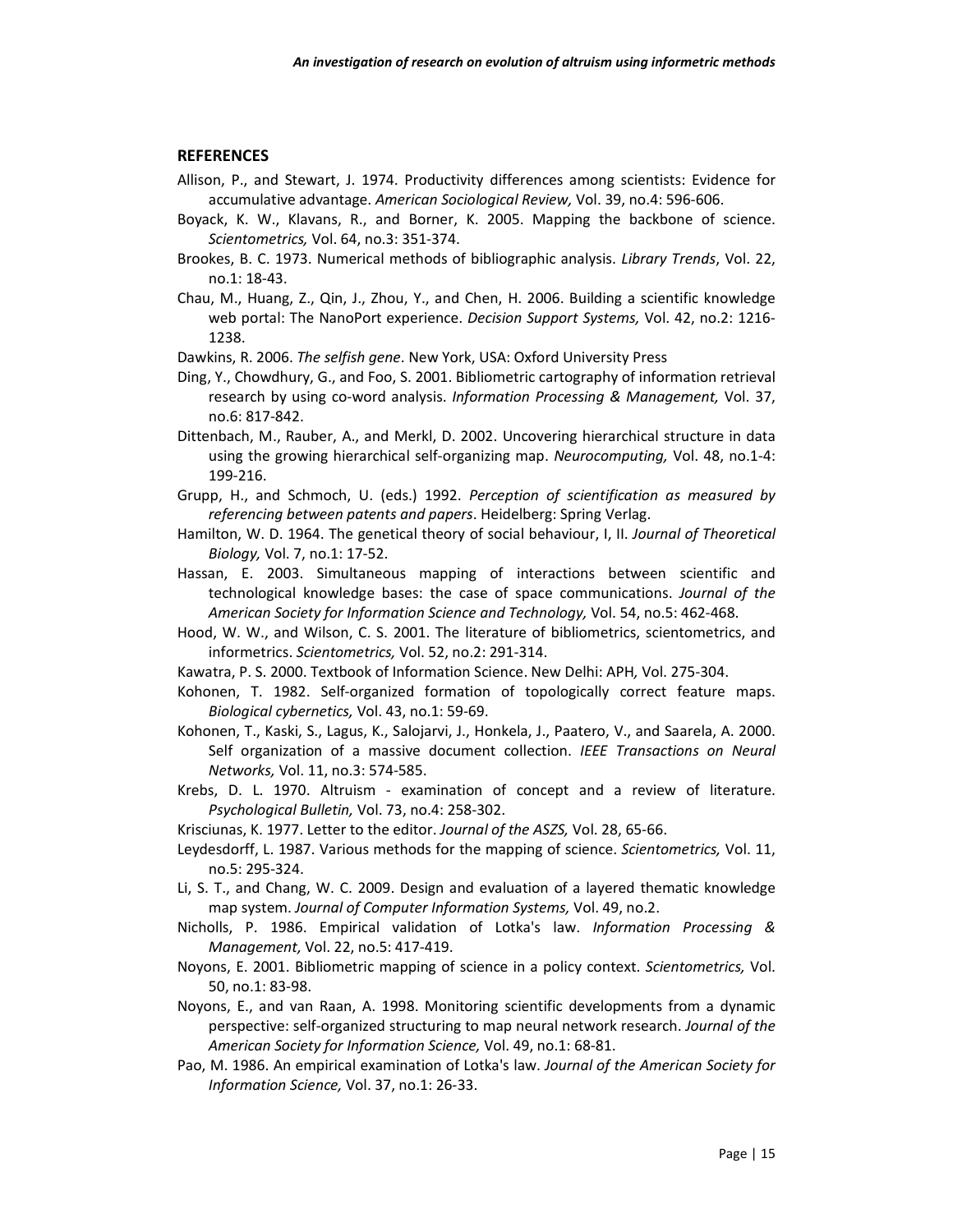- Piliavin, J. A., and Charng, H. W. 1990. Altruism: A review of recent theory and research. *Annual Review of Sociology,* Vol. 16, no.1: 27-65.
- Potter, W. G. 1981. Lotka's law revisited. *Library Trends,* Vol. 30, no.1: 21-39.
- Preston, S. D., and de Waal, F. B. M. 2002. Empathy: Its ultimate and proximate bases. *Behavioural and Brain Sciences,* Vol. 25, no.1: 1-20.
- Price, D. J. S. 1965. Networks of scientific papers. *Science,* Vol. 149, no.3683: 510-515.
- Rauber, A., Merkl, D., and Dittenbach, M. 2002. The growing hierarchical self-organizing map: exploratory analysis of high-dimensional data. *IEEE Transactions on Neural Networks,* Vol. 13, no.6: 1331.
- Rilling, J. K., Gutman, D. A., Zeh, T. R., Pagnoni, G., Berns, G. S., and Kilts, C. D. 2002. A neural basis for social cooperation. *Neuron,* Vol. 35, no.2: 395-405.
- Sagar, A., Kademani, B. S., Garg, R. G., and Kumar, V. 2010. Scientometric mapping of Tsunami publications: a citation based study. *Malaysian Journal of Library & Information Science,* Vol. 15, no.1: 23-40.
- Salton, G. 1989. *Automatic text processing: the transformation, analysis, and retrieval of information by computer*. Reading, MA: Addison-Wesley.
- Sharabany, R., and Bar-Tal, D. 1982. Theories of the development of altruism: Review, comparison and integration. *International Journal of Behavioural Development,* Vol. 5, no.1: 49.
- Shih, J., Chang, Y., and Chen, W. 2008. Using GHSOM to construct legal maps for Taiwan's securities and futures markets. *Expert Systems with Applications,* Vol. 34, no.2: 850- 858.
- Trivers, R. L. 1971. Evolution of reciprocal altruism. *Quarterly Review of Biology,* Vol. 46, no.1: 35-57.
- Tsaih, R., Lin, W., and Huang, S. 2009. Exploring fraudulent financial reporting with GHSOM. in H. Chen et al. (Eds.): PAISI 2009, *Lecture Notes in Computer Science,* Vol. 5477: 31-41.
- Tsay, M. Y., and Lin, Y. J. 2009. Scientometric analysis of transport phenomenon literature, 1900-2007. *Malaysian Journal of Library & Information Science,* Vol. 14, no.3: 35-58.
- Van Raan, A. F. J., and Tijssen, R. J. W. 1993. The neural net of neural network research. *Scientometrics,* Vol. 26, no.1: 169-192.
- Weiner, E., Simpson, J., and Proffitt, M. 1993. *Oxford English Dictionary*. Clarendon.
- Wilson, E. O. 1975. Sociobiology: The New Synthesis. Cambridge, USA: Harvard Univ. Press.
- Wolfram, D. 2003. *Applied informetrics for information retrieval research*. Santa Barbara, USA: Greenwood Publishing Group.
- Yin, C. Y. 2009. Bibliometric analysis of journal articles published by Southeast Asian chemical engineering researchers. *Malaysian Journal of Library & Information Science,* Vol. 14, no.3: 1-13.